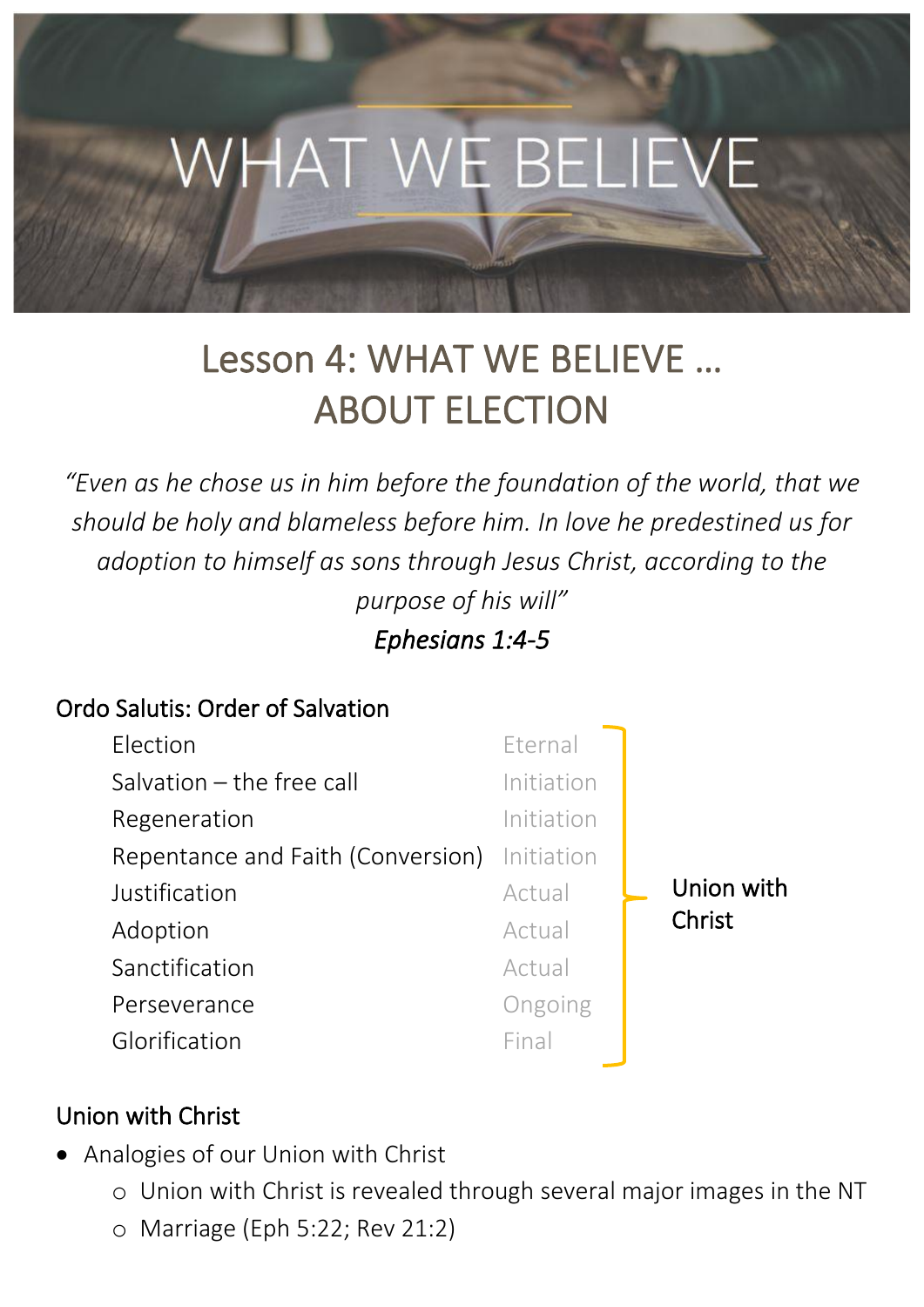- o Vine and branches (John 15:1-8)
- o Baptism (Rom 6:1-11)
- o Body and head (Rom 12:4-8; 1 Cor 12:13ff)
- o Trinity (John 17:20-26)
- Extent of our Union with Christ
	- o What happened to Christ metaphorically and spiritually has occurred to all who are "in Christ"
		- $\blacksquare$  We are chosen in Him eternally (Eph 1:4)
		- $\blacksquare$  We have died with Him (Rom 6:1ff)
		- We have been buried with Him (Rom 6:4)
		- $\blacksquare$  We have sat down with Him (Eph 2:6)
		- $\blacksquare$  We will be glorified with Him (Rom 8:17)
- Christ is the environment in which we live like fish live in water

o *1 Cor 1:30, And because of him you are in Christ Jesus, who became to us wisdom from God, righteousness and sanctification and redemption*

# Election

### What does "election" mean?

Election emphasizes God's free choice of individuals to salvation. This election of certain individuals is predetermined before creation

### Doctrinal Statement: *What we believe about Sovereign Grace (Election)*

*By God's sovereign grace, for the display of His glory, some are chosen to eternal life through Jesus Christ, to the praise of His glorious grace. This sovereign election – taking place before the foundation of the world – is solely out of God's free grace and love, without anything in the individual as a condition or cause moving Him to choose them, and is perfectly consistent with the free agency of man. (Rom. 8:28-30; Rom. 9:6-18; 1 Cor. 1:27-29; Eph. 1:4-5, 11; 1 Thess. 1:4-5; 2 Thess. 2:13; 2 Tim 1:9; 1 Pet. 1:2)*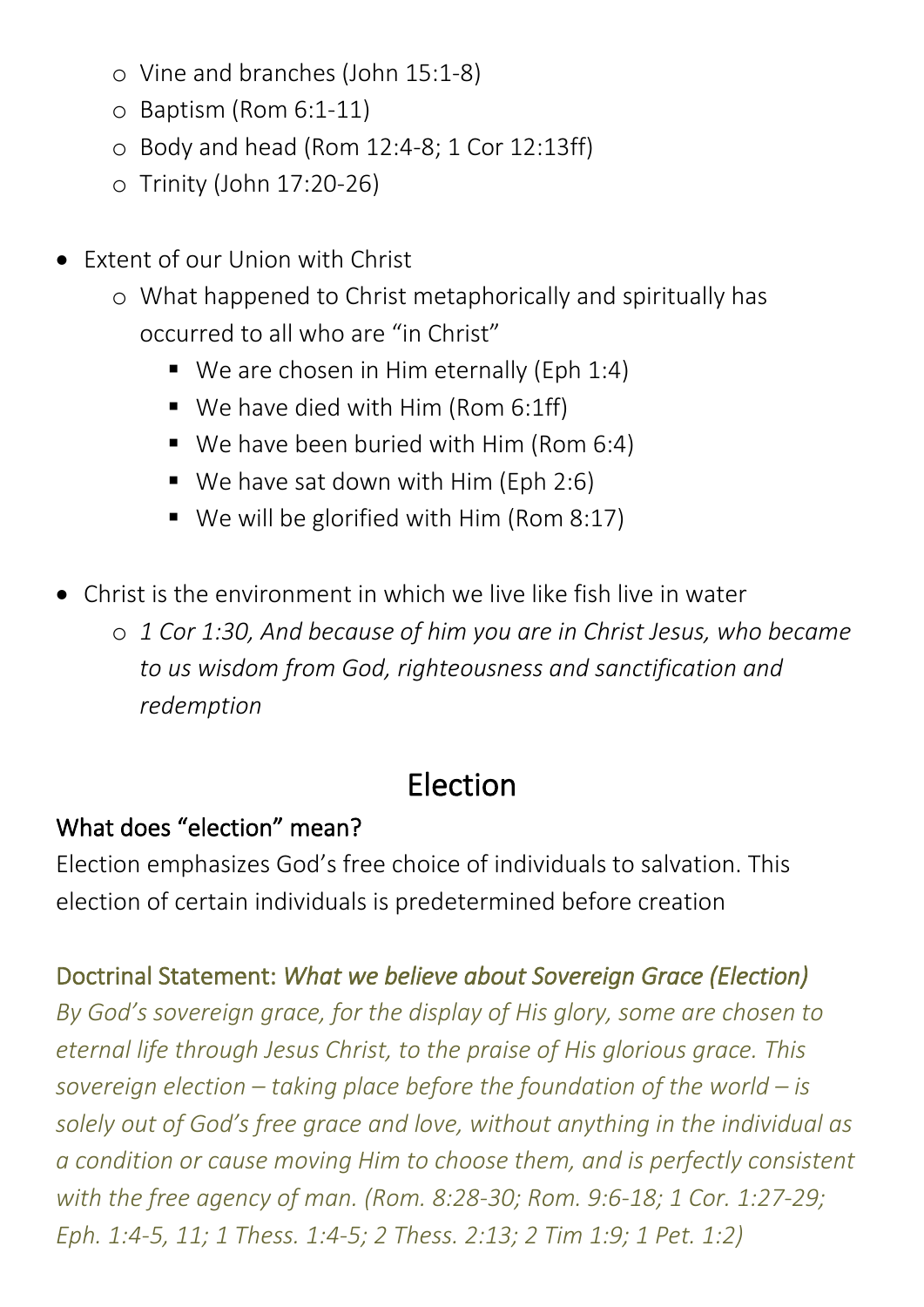# I. God's election is grounded in His own perfection

- *Doctrinal statement:* By God's sovereign grace, for the display of His glory, some are chosen to eternal life
- $\bullet$  It is done in love (Eph 1:4-5)
- It is an expression of His mercy and sovereignty (Rom 9:15)

### II. God's election is of individuals

- *Doctrinal Statement:* … some are chosen to eternal life
- *Rom 8:29-30, For those whom he foreknew he also predestined to be conformed to the image of his Son, in order that he might be the firstborn among many brothers. And those whom he predestined he also called, and those whom he called he also justified, and those whom he justified he also glorified.*

### III. God's election was before the foundation of the world

- *Doctrinal Statement: This sovereign election taking place before the foundation of the world*
- *Eph 1:4-5, even as he chose us in him before the foundation of the world*

### IV. God's election was not based on foreseen faith

- *Doctrinal Statement:* "… is solely out of God's free grace and love, without anything in the individual as a condition or cause moving Him to choose them"
- *Rom 9:11, though they were not yet born and had done nothing either good or bad—in order that God's purpose of election might continue, not because of works but because of him who calls*
- *1 Cor 1:27-28, But God chose what is foolish in the world to shame the wise; God chose what is weak in the world to shame the strong; God chose what is low and despised in the world, even things that are not, to bring to nothing things that are*